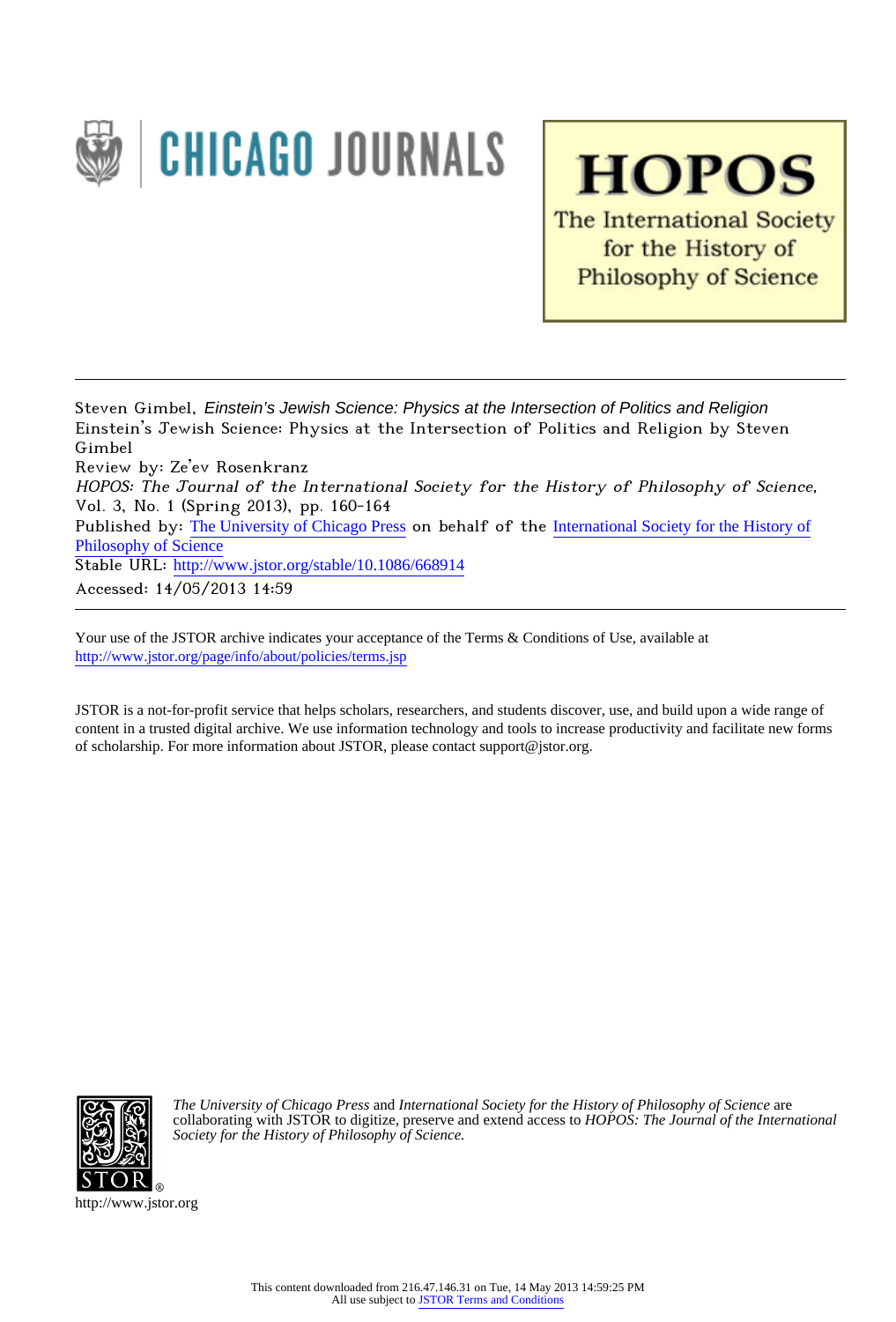Steven Gimbel. Einstein's Jewish Science: Physics at the Intersection of Politics and Religion. Baltimore: Johns Hopkins University Press, 2012. Pp. 245. \$24.95 (cloth).

Steven Gimbel's new book deals with a highly provocative question: Can the claim made in Germany in the 1920s and 1930s by some right-wing (and later Nazi) physicists that Albert Einstein's theories were "Jewish science" be rescued "from the intellectual dung heap," as the author chooses to put it  $(3)$ ? He urges us not to dismiss outright "the claims made in defense of Nazism's ghastly creed" and to attempt to ponder this issue seriously. He even tries to use Einstein himself in support of his theory by referring to the "profound connection" the renowned physicist perceived between the Jews' "nature" and "the numerous interpretations they give to what they think and feel" (4). However, there is no evidence that by making this claim, Einstein assumed any connection between the ethnic

160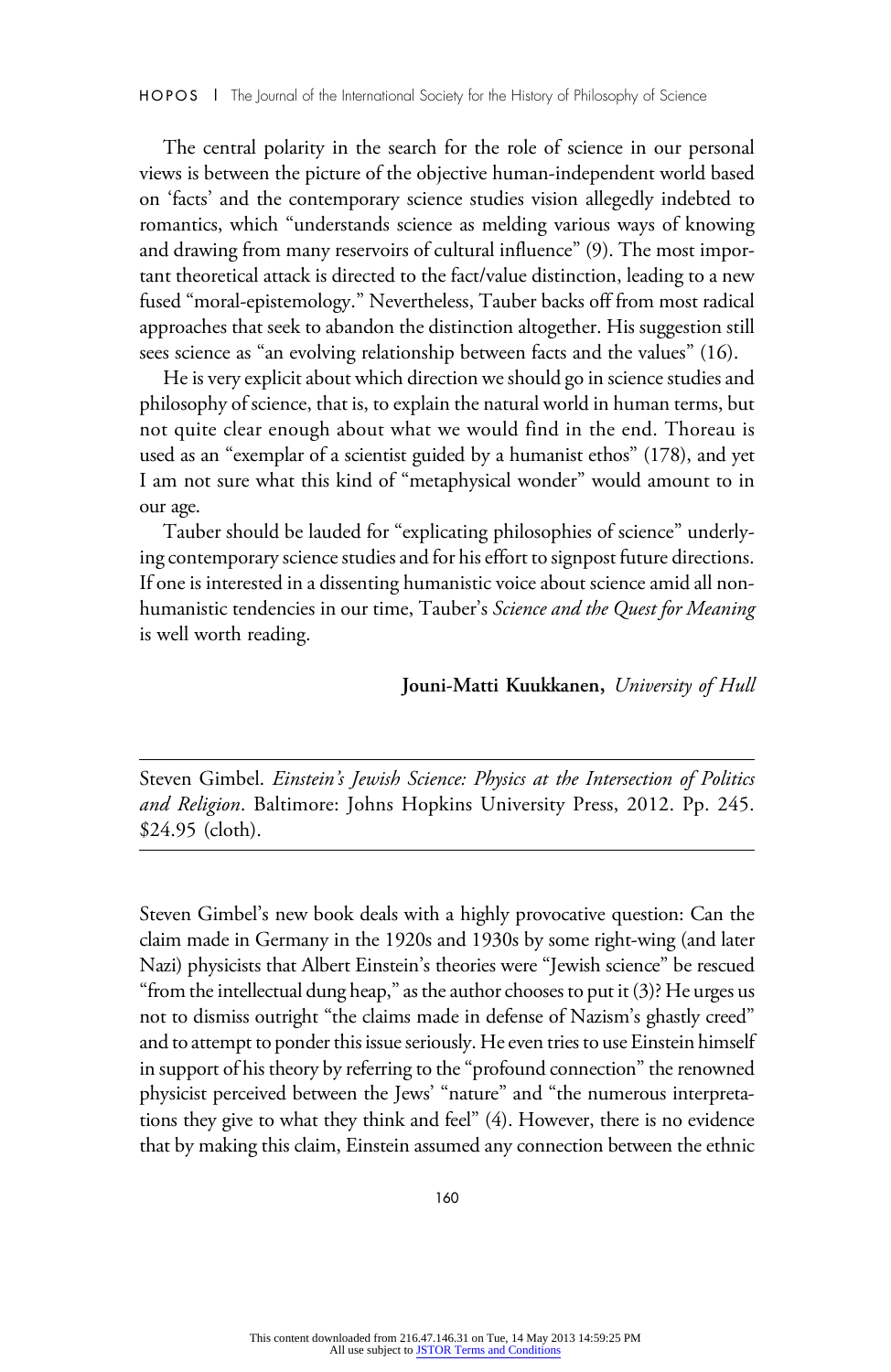identity of Jewish scientists and the contents or methods of the science they engaged in. Indeed, Einstein repeatedly defined the role of the physicist as striving for universal elementary laws. Not only was ethnic identity in this pursuit irrelevant, Einstein viewed the goal of science as the escape "from personal life into the world of objective perception and thought" (Albert Einstein, Ideas and Opinions [New York: Modern Library, 1954], 225). In regard to his own work, he told the archbishop of Canterbury in 1921 that"relativity is a purely scientific matter and has nothing to do with religion" (quoted in Philipp Frank, *Einstein*: His Life and Times [New York: Knopf, 1947], 190).

In the course of his confused and confusing book, Gimbel provides the reader with several different, self-contradictory answers to its core question; that is, was Einstein's physics "Jewish science"? He first maintains that although Einstein was defined as a Jew both by Jewish orthodoxy and Nazi race laws, by the time he worked on relativity, he neither believed in God nor observed Jewish ritual customs. Therefore, Gimbel concludes that, sociologically, the theory of relativity is and is not "Jewish science" (38). Next, the author uses a highly selective and reductionist definition of the essence of Jewishness by maintaining that Einstein's physics can only be viewed as Jewish "if his work can be traced specifically to biblical or Talmudic sources" (39). Gimbel thereby dismisses 1,500 years of religious, philosophical, and cultural contributions made by Jews since the Talmud was completed. He reveals his blatant ideological bias when he claims that "all contemporary Western science is to some degree religious science" (42). After a superficial examination of the possible biblical or Talmudic roots of relativity, Gimbel concludes that "none of [the] influences were Jewish" (57). Instead, the author acknowledges the crucial impact on Einstein of the Dutch gentile physicist Hendrik A. Lorentz.

Gimbel then broadens his inquiry to examine "whether there is a Jewish version of the scientific method," of which Einstein's theories would be the prime example. He dismisses the "Nazi argument" that a "typically Jewish style of thinking" influenced the theory of relativity, yet he agrees with them on the existence of a Jewish methodology of thinking (68–69). In his opinion, Descartes's theories were methodologically "Catholic-style," as they were influenced by "the Catholic top-down approach to knowledge,"and Newton practiced a "Protestant-style" scientific method, as his theories reflected Protestantism's emphasis on "a relationship with the Divine unmediated by an organizational institution"(82). As for Einstein's theories, even though he previously ruled out that they were influenced by the Talmud in any way, Gimbel now claims that there is"an analogy to draw between Talmudic interpretation and the theory of relativity"(96). Gimbel sees both of them as committing to "the existence of an absolute truth that can only be glimpsed through limited perspectives" (103).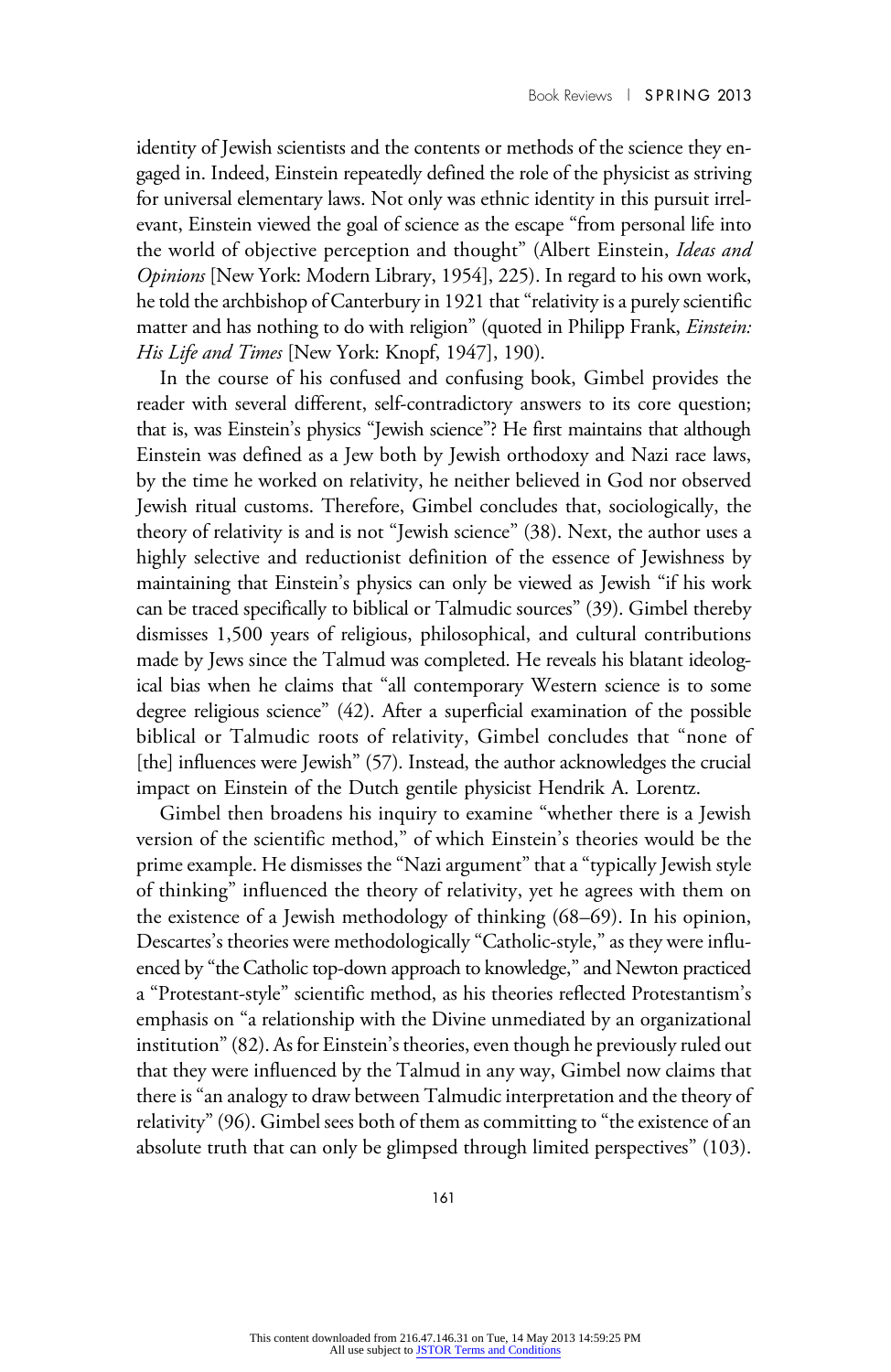Gimbel terms this methodology "Jewish style" thinking and concludes that "Einstein's advances [are] methodologically Jewish science"(69). This is an utterly anachronistic point of view: it is absurd to claim that throughout their history, Jews have consistently exhibited the same way of thinking. It is, indeed, slightly comical for the author to term this methodology "Jewish-style" thinking. Such thinking is apparently not bona fide Jewish; it is merely "Jewish-style." Perhaps he had "kosher-style" delis in mind when he devised this terminology. But it gets worse. In his typically schlock style, Gimbel terms Einstein "an intellectual mohel [i.e., circumciser] who, by circumscribing the metaphysically absolute status of space and time, made physics 'Jewish style'" (98). That hurts, intellectually, if not physically.

Gimbel next explores whether this"Jewish-style" methodology can be found "in the work of all other Jewish scientists." He quickly dismisses psychoanalysis, where the analyst plays a God-like role, as being "indicative of a 'Christianstyle' not a 'Jewish-style' methodology." Gimbel therefore absurdly concludes that"not all Jewish scientists do 'Jewish-style' science"(106). Slightly confused? Me too. In contrast to Sigmund Freud, Gimbel claims that Emile Durkheim's "approach to sociology is methodologically 'Jewish-style' in the same way that Einstein's theory of relativity is" (110).

Gimbel then deals with the German "Aryan science" movement of the 1920s and 1930s. The most prominent representatives of the movement were the right-wing activist Paul Weyland, the experimental physicist Ernst Gehrke, and the Nobel Prize laureate Phillip Lenard. These proponents of "Aryan science" espoused a methodology that aimed to "begin with careful and thorough observation and look for underlying archetypal structures." In contrast, "Jewish science" was seen as undermining "Aryan science" in its striving to be "objective and therefore universal" (142 and 146). Having made this distinction between "Jewish" and "Aryan" science, Gimbel now maintains that Einstein's "rethinking of the basic notions of physics derived from the results of rigorous observation." This leads him to the absurd (and self-contradictory) claim that "Einstein was doing Aryan science." The author maintains that "Einstein seems to be more of an Aryan thinker than a Jewish one by the Nazi's [sic] own lights" (151–53). How can one possibly take this book seriously?

Gimbel also tries to explore whether relativity can be deemed a "Jewish science" by examining whether it was part of the discourse among contemporary Jewish intellectuals. He dismisses the possibility of relativity having any influence on Jewish philosophy itself, yet at the same time claims that "to assimilated Jewish intellectuals, Einstein was crucial" (175). His examples of such intellectuals are thoroughly unconvincing: he cites Einstein's positive influence on Hans Reichenbach (who was half Jewish) and Moritz Schlick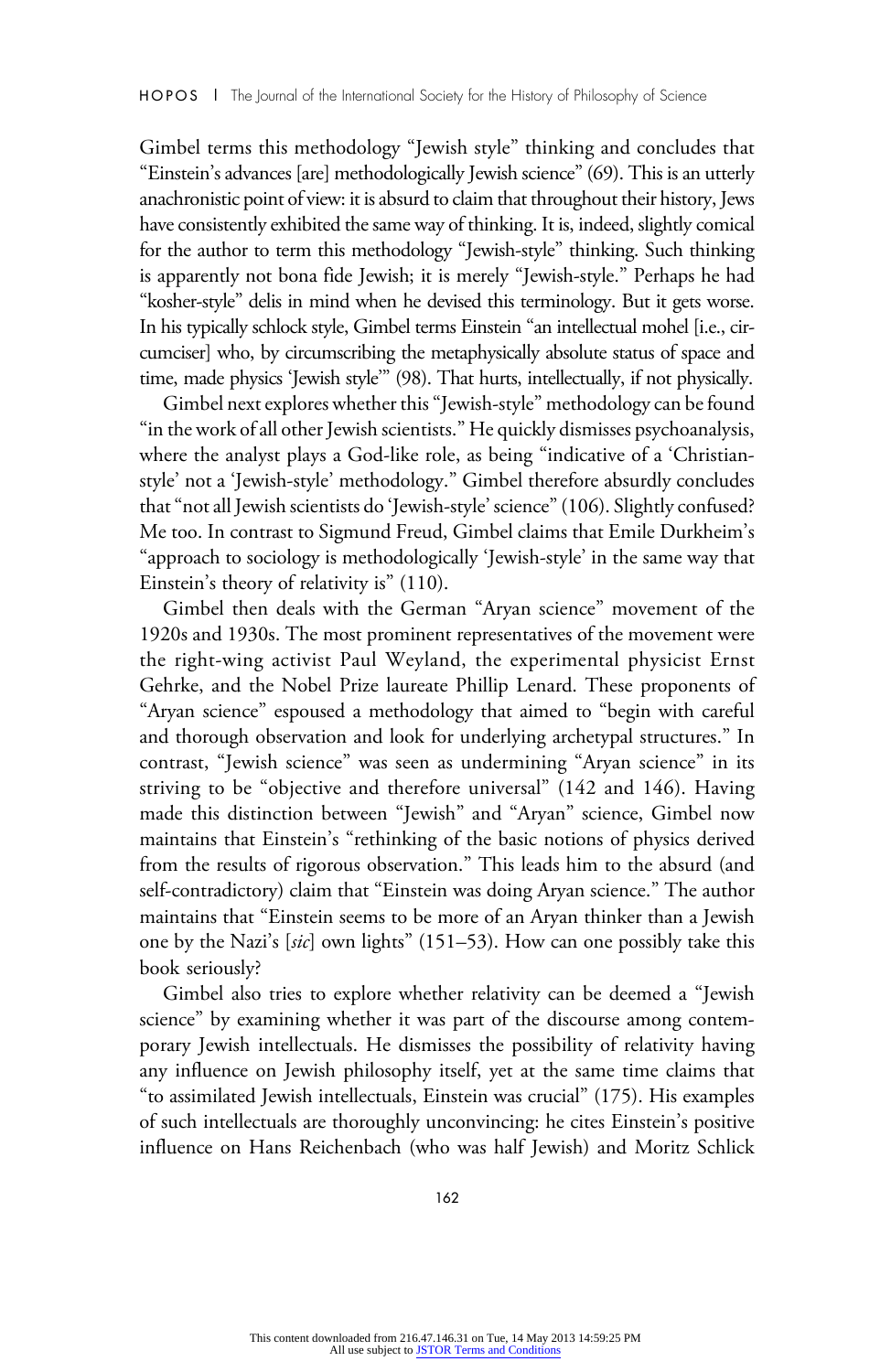(who was not Jewish at all) and his negative reception by Edmund Husserl (who was baptized).

In the final chapter, Gimbel tries to draw some general conclusions. He maintains that "in most of the ways we've examined," relativity is not "Jewish science." In an attempt at being overly clever, he claims that "what makes the theory of relativity so important to Jews is precisely that it is *not* Jewish science." He claims that all Jews see relativity as "a symbol of [a] new being in the world." Einstein's Jewishness is seen as "the very epitome of marginalization by the powerful"(209–12). In yet another contradiction, Gimbel advances the absurd notion that because Einstein "made our understanding of the universe more amazing, more awesome, more beautiful … one cannot but call the theory of relativity Jewish science." He then renders this conclusion even more meaningless: "But, then, one would also have to consider all great science to be Jewish science" (38). However, because Einstein, in Gimbel's view, could have easily been a member of any given minority, he "is a universally recognizable symbol of the new liberation" for "every oppressed group" in the world. He views the "Jewish-style" reasoning he has postulated as providing the basis for "a cosmopolitan epistemology" (212–13). In the last paragraph of his book, Gimbel once again repeats the question he has been asking throughout his book: "So, is Einstein's theory of relativity Jewish science?" His answer is, "Yes and no. And *that* is precisely what makes it Jewish" (217). This is being too cute by far. The final words are like the punch line in a very bad Jewish joke. Gimbel merely reinforces the stereotype of the Jew as being neurotic and indecisive and as not willing to be pinned down on one viewpoint.

In tandem with Gimbel's absurd claims, his book at times descends into a schlock style, especially when dealing with Jewish matters: Einstein's mother "was in many ways the stereotypical *yiddisher Mame*" (15), scientists before Einstein had "all been doing *goyische*-style science" (97), and "the Nazis sure were bothered by" relativity (209). If its nonsensical claims and distasteful style were not bad enough, the book also contains numerous factual errors that make us doubt the author's reliability: Gimbel erroneously states that Einstein's mother "had deep roots in northern German Jewish society" (15), whereas she actually came from southern Germany. He maintains that Einstein "was in the mainstream of European Jewry at the time in being a Zionist" (34). This is wrong on two counts: Einstein was not a Zionist, and the Zionists were not part of the mainstream among European Jewry in the interwar years. Similarly, he claims that "the cultured Jews of Germany looked to their non-urban, less-well-off cousins as the embodiment of the 'true Jew'" (168). In fact, most German Jews had strong disdain for their coreligionists from Eastern Europe. He makes Einstein's friend Michele Besso

163